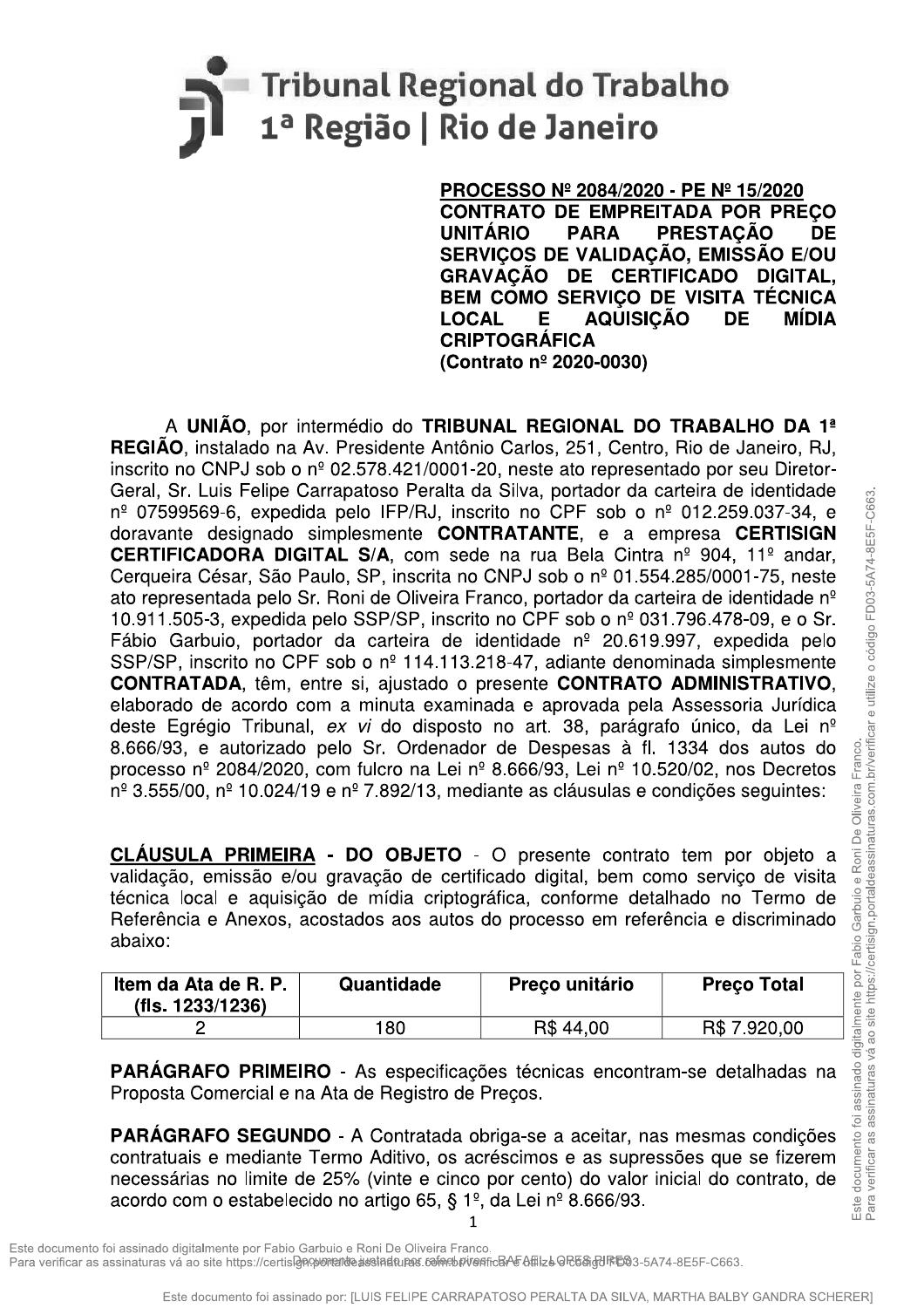

CLÁUSULA SEGUNDA - DA DOCUMENTAÇÃO COMPLEMENTAR - São partes integrantes do presente contrato, independentemente de transcrição, os seguintes documentos acostados aos autos do Processo em referência:

- a) Termo de Referência e Anexos de fls. 464/488;
- b) Edital de Pregão de fls. 502/538;
- c) Proposta Comercial da Contratada de fls. 1053/1056;
- d) Ata de Registro de Precos de fls. 1233/1236;
- e) Nota de Empenho 2020NE001300 de fl. 1337;
- f) Atos  $n^{\circ}$ s 18/2017 e 156/2019 da Presidência TRT/RJ de fls. 314/328.

CLÁUSULA TERCEIRA - DA PRESTAÇÃO DOS SERVICOS - A Contratada deverá executar os serviços na forma descrita no item 4.0 do Termo de Referência.

CLÁUSULA QUARTA - DO RECEBIMENTO DO OBJETO - O recebimento se dará na forma e nas condições descritas no item 5.0 do Termo de Referência.

CLÁUSULA QUINTA - DA GARANTIA - A garantia será prestada na forma do item 6.0 do Termo de Referência.

CLÁUSULA SEXTA - DA VIGÊNCIA - A vigência do presente contrato será de 38 (trinta e oito) meses, contados da assinatura, encerrando-se em 15/12/2023.

CLÁUSULA SÉTIMA - DA DOTAÇÃO ORÇAMENTÁRIA - Este instrumento correrá à conta da dotação orçamentária adiante discriminada, durante o presente exercício: PT 02.122.0033.4256.0033, ND 339040, do O.G.U.

**PARÁGRAFO ÚNICO** - Para fazer face às despesas inerentes à execução do presente ajuste, foi emitida a Nota de Empenho 2020NE001300, datada de 09/10/2020, no valor de R\$ 7.920,00 (sete mil, novecentos e vinte reais), à conta da dotação orçamentária especificada nesta cláusula.

CLÁUSULA OITAVA - DO PREÇO E DO PAGAMENTO - O valor global estimado deste contrato é de R\$ 7.920.00 (sete mil. novecentos e vinte reais), englobando todos os custos diretos e indiretos pertinentes à execução dos serviços do objeto deste contrato, conforme previsto também na proposta comercial.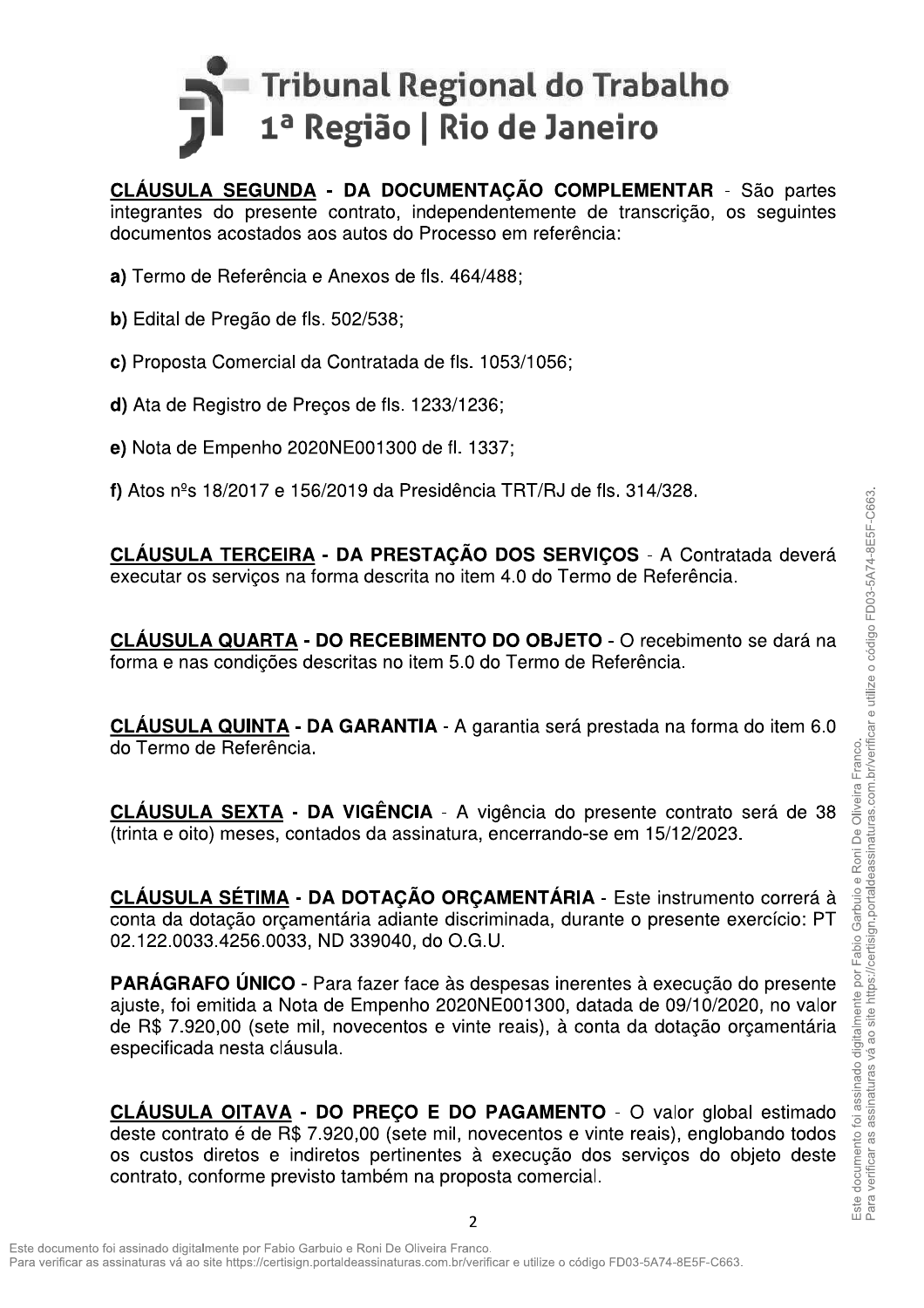

PARÁGRAFO ÚNICO - O pagamento será efetuado na forma do item XXXI do Edital.

CLÁUSULA NONA - DA RECOMPOSIÇÃO DO EQUILÍBRIO ECONÔMICO FINANCEIRO - Os valores inicialmente pactuados poderão ser objeto de reajuste, na forma e nas condições descritas no item XXX do Edital.

CLÁUSULA DÉCIMA - DAS OBRIGAÇÕES DA CONTRATANTE - São obrigações do Contratante as descritas no Edital, no Termo de Referência e neste instrumento.

CLÁUSULA DÉCIMA-PRIMEIRA - DAS OBRIGAÇÕES DA CONTRATADA - São obrigações exclusivas da Contratada as constantes do Edital, especialmente em seu item XX, as detalhadas no Termo de Referência, especialmente em seu item 8.0, bem como as constantes neste instrumento.

**DÉCIMA-SEGUNDA CLÁUSULA DO** ACOMPANHAMENTO. **CONTROLE.** FISCALIZAÇÃO E AVALIAÇÃO -A execução contratual será objeto de acompanhamento, controle, fiscalização e avaliação, na forma do item XXI do Edital.

**PARÁGRAFO ÚNICO** - O acompanhamento, o controle, a fiscalização e a avaliação, tratados nesta cláusula, não excluem nem reduzem a responsabilidade da Contratada, inclusive perante terceiros, por qualquer irregularidade, e, na ocorrência desta, não implicará em corresponsabilidade do Contratante ou de seus agentes ou prepostos.

CLÁUSULA DÉCIMA-TERCEIRA - DAS SANÇÕES ADMINISTRATIVAS - Nos termos dos artigos 81, 86 a 88 da Lei nº 8.666/93, do art.  $7^{\circ}$  da Lei 10.520/02, do artigo 49 do Decreto nº 10.024/19, bem como do Ato nº 18/2017 da Presidência do Tribunal Regional do Trabalho da 1ª Região, que estabelece procedimento para a aplicação das sancões administrativas previstas na referida legislação, fica a Contratada, garantida a prévia defesa, sujeita às penalidades tratadas no item XXXII do Edital de Licitação.

CLÁUSULA DÉCIMA-QUARTA - DA RESCISÃO - Nas hipóteses listadas no art. 78 da Lei nº 8.666/93 e nas descritas no Edital de Licitação, o Contrato poderá ser rescindido, em conformidade ainda com o disposto nos artigos 79 e 80 do mesmo diploma legal.

CLÁUSULA DÉCIMA-QUINTA - DOS DIREITOS DA CONTRATANTE EM CASO DE RESCISÃO POR INEXECUÇÃO TOTAL OU PARCIAL DO CONTRATO - A rescisão decorrente da inexecução total ou parcial do contrato acarretará à Contratada, além da aplicação das penalidades previstas neste instrumento, as disposições previstas nos artigos 58 e 80 da Lei nº 8.666/93, bem como indenização por perdas e danos que a Contratante vier a sofrer.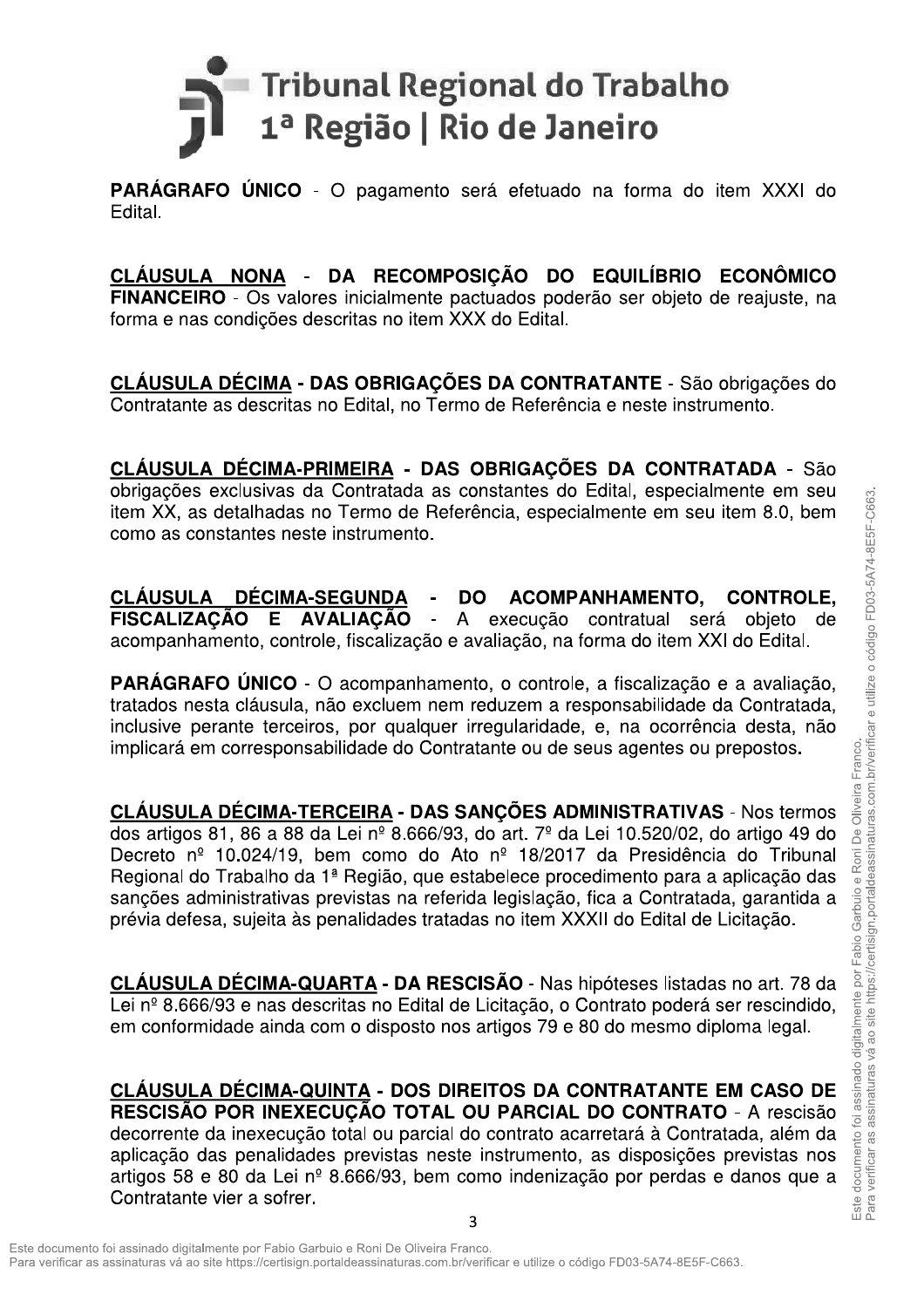

CLÁUSULA DÉCIMA-SEXTA - DA LEGISLAÇÃO - Este contrato rege-se pela Lei nº 8.666/93, Lei nº 10.520/02, Lei nº 8.248/91, Decreto nº 7.174/10, Decreto nº 3.555/00, Decreto nº 10.024/19, Decreto nº 7.892/13 e, subsidiariamente, pela legislação federal correlata, medidas provisórias, bem como pelos preceitos de Direito Público, regulamentos, instruções normativas e ordens de serviços emanados de órgãos públicos, aplicando-se-lhes, supletivamente, nos casos omissos, os princípios gerais dos contratos e demais disposições de Direito Privado.

CLÁUSULA DÉCIMA-SÉTIMA - DO FORO - Fica eleito o foro da Justica Federal -Seção Judiciária da cidade do Rio de Janeiro - para dirimir as questões derivadas deste contrato.

E, por estarem justos e contratados, entre si, é lavrado o presente instrumento, em duas vias de igual teor e forma, para que surtam um só efeito, as quais lidas e achadas conforme, são assinadas pelos representantes das partes e pelas testemunhas abaixo, a tudo presentes.

Rio de Janeiro, 16 de outubro de 2020.

(assinado digitalmente) LUIS FELIPE CARRAPATOSO PERALTA DA SILVA

> CONTRATANTE TRT/RJ

CONTRATADA

**TESTEMUNHAS:** 

(assinado digitalmente) Martha Balby Gandra Scherer

 $1<sup>a</sup>$ Fiscal do Contrato CPF: 707.424.213-68 **CONTRATADA** 

Assinado de forma digital por RAFAEL LOPES PIRES:99635 Dados: 2020.10.16 16:12:27  $-03'00$ 

PIRES:99635  $2<sup>a</sup>$ )  $Norme$ : CPF:

**RAFAEL LOPES**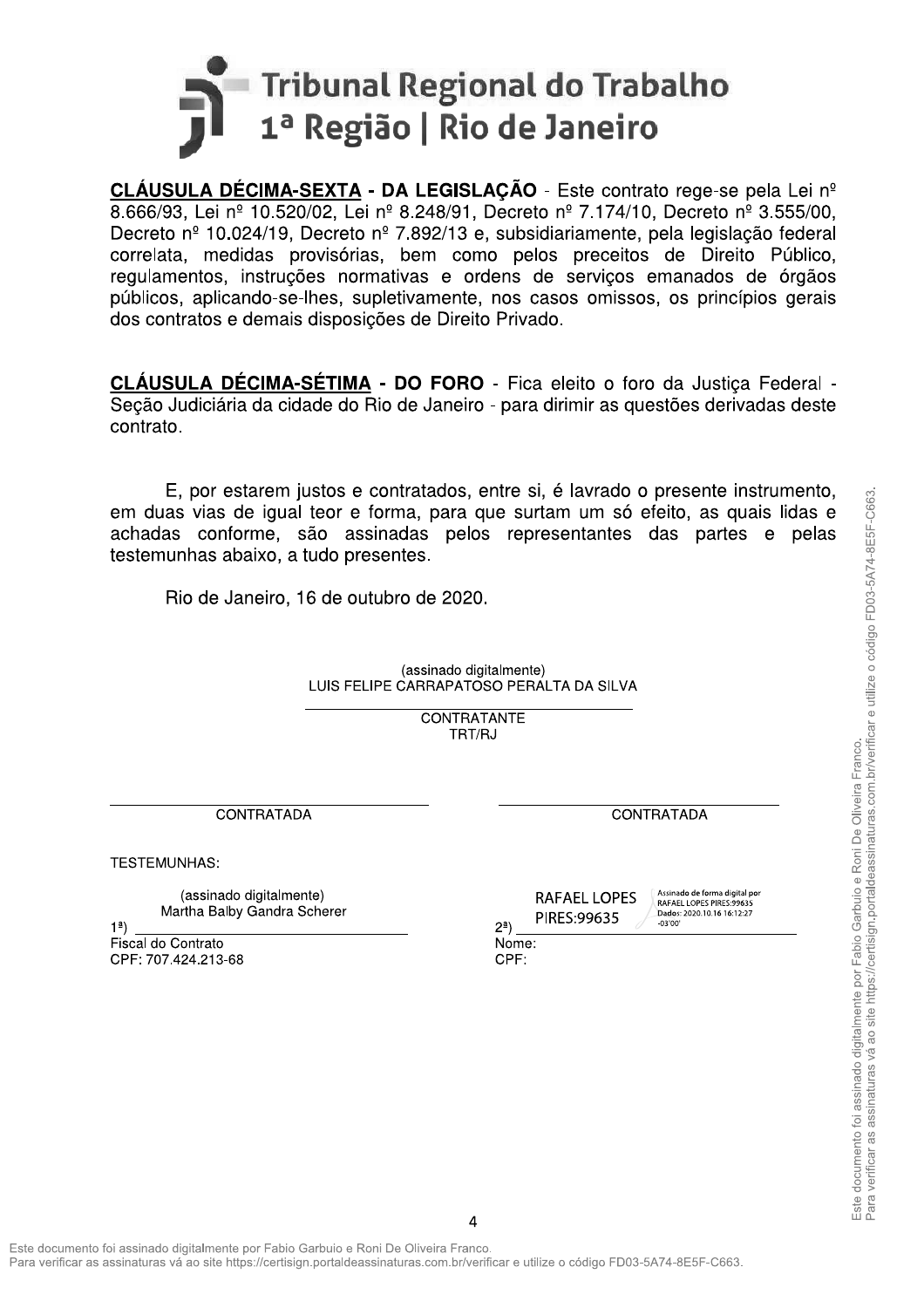

## PROTOCOLO DE ASSINATURA(S)

O documento acima foi proposto para assinatura digital na plataforma Portal de Assinaturas Certisign. Para verificar as assinaturas clique no link: https://certisign.portaldeassinaturas.com.br/verificarFD03-5A74-8E5F-C663 ou vá até o site https://certisign.portaldeassinaturas.com.br/verificar e utilize o código abaixo para verificar se este documento é válido.

### Código para verificação: FD03-5A74-8E5F-C663



### **Hash do Documento**

712B703BB168853F5B0E1C347597FC56DC9B00D8B4BD85192D1C83CD6A8FCB89

O(s) nome(s) indicado(s) para assinatura, bem como seu(s) status em 16/10/2020 é(são) :

M FABIO GARBUIO - 114.113.218-47 em 16/10/2020 11:52 UTC-

03:00

Tipo: Certificado Digital

⊠ Roni de Oliveira Franco - 031.796.478-09 em 16/10/2020 10:39

UTC-03:00

Tipo: Certificado Digital